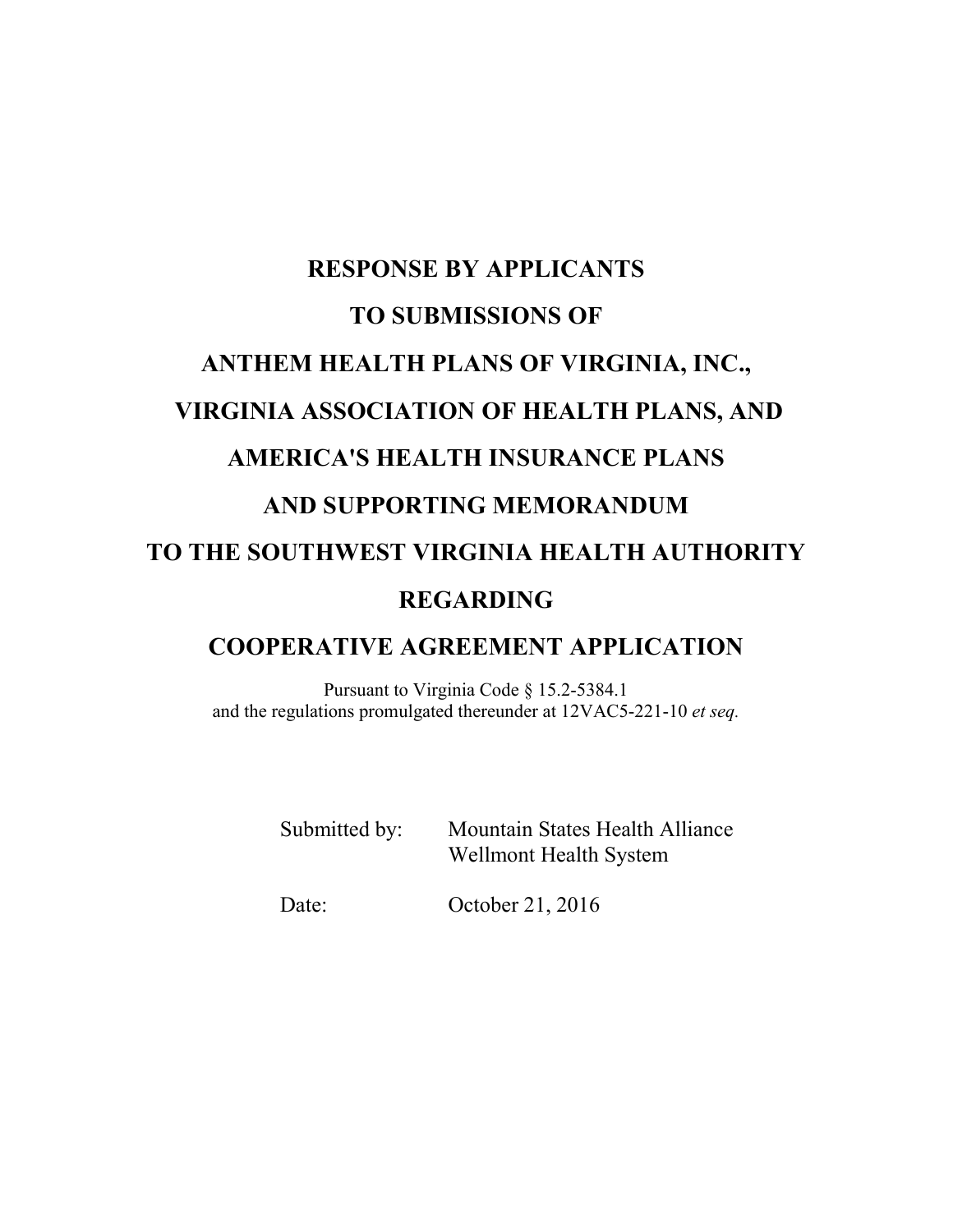Mountain States Health Alliance and Wellmont Health System ("the Parties") submit this response to address the submissions by Anthem Health Plans of Virginia, Inc. ("Anthem") regarding the Parties' Cooperative Agreement Application ("Application") ("Anthem Submission"). In addition to the discussion below, due to the substantial overlap between Anthem's comments and those of Federal Trade Commission staff submitted on the same day, the Parties incorporate herein by reference their submission dated October 14, 2016, responding to FTC staff's comments. $<sup>1</sup>$ </sup>

The Parties also address the submissions by the Virginia Association of Health Plans and America's Health Insurance Plans to the Authority regarding their Application.

#### **I. Response To Anthem Introduction**

 $\overline{a}$ 

Anthem's overlapping arguments with those of FTC staff begin on page one of the Anthem Submission. Like FTC staff, Anthem takes issue with the legislative policy that underlies the Cooperative Agreement Law.<sup>2</sup> Anthem asserts "that there are numerous reasons why Cooperative Agreements are a poor substitute for competition." Then Anthem describes "five reasons" in support of this view once espoused by FTC Chairwoman Ramirez. (Anthem Submission at 1) The policy prerogatives of Anthem, the FTC Chairwoman and FTC staff, however, are not relevant in this proceeding. The Virginia Legislature chose a different policy through its unanimous approval of the Cooperative Agreement Law. The Commonwealth's sovereign policy is to encourage health care mergers – even mergers that may be anticompetitive within the meaning of federal and state antitrust laws – where the benefits outweigh the disadvantages resulting from the loss of competition between the merging parties.

This is a policy formed only *sixteen months ago* specifically, and exclusively, for Southwest Virginia in direct response to the very difficult health and economic conditions facing the citizens of this mostly rural region. It is revealing that in its submission Anthem does not – just as FTC staff in its submission does not – acknowledge the hard facts about these conditions.

Virginia Code Section 15.2-5384.1.A *et seq*. (hereinafter the "Cooperative Agreement Law").

<sup>1</sup> Response by Applicants to Federal Trade Commission Staff Submission on September 30, 2016 and Supporting Memorandum to the Southwest Virginia Health Authority and Virginia Department of Health Regarding Cooperative Agreement Application, Mountain States Health Alliance and Wellmont Health System (October 14, 2016) (hereinafter, "Response to FTC Staff Submission"). The FTC staff submission is referred to herein as the "FTC Staff Submission."

<sup>2</sup> When it unanimously passed the Cooperative Agreement Law, the Commonwealth of Virginia clearly articulated and affirmatively expressed a policy to improve the welfare of Southwest Virginians by encouraging integration among healthcare providers, even in anticompetitive transactions, if the overall net effect is to facilitate better care for rural patients:

The policy of the Commonwealth related to each participating locality is to encourage cooperative, collaborative, and integrative arrangements, including mergers and acquisitions among hospitals, health centers, or health providers who might otherwise be competitors. To the extent such cooperative agreements, or the planning and negotiations that precede such cooperative agreements, might be anticompetitive within the meaning and intent of state and federal antitrust laws, the intent of the Commonwealth with respect to each participating locality is to supplant competition with a regulatory program to permit cooperative agreements that are beneficial to citizens served by the Authority, and to invest in the Commissioner the authority to approve cooperative agreements recommended by the Authority and the duty of active supervision to ensure compliance with the provisions of the cooperative agreements that have been approved. Such intent is within the public policy of the Commonwealth to facilitate the provision of quality, costefficient medical care *to rural patients*. (emphasis added).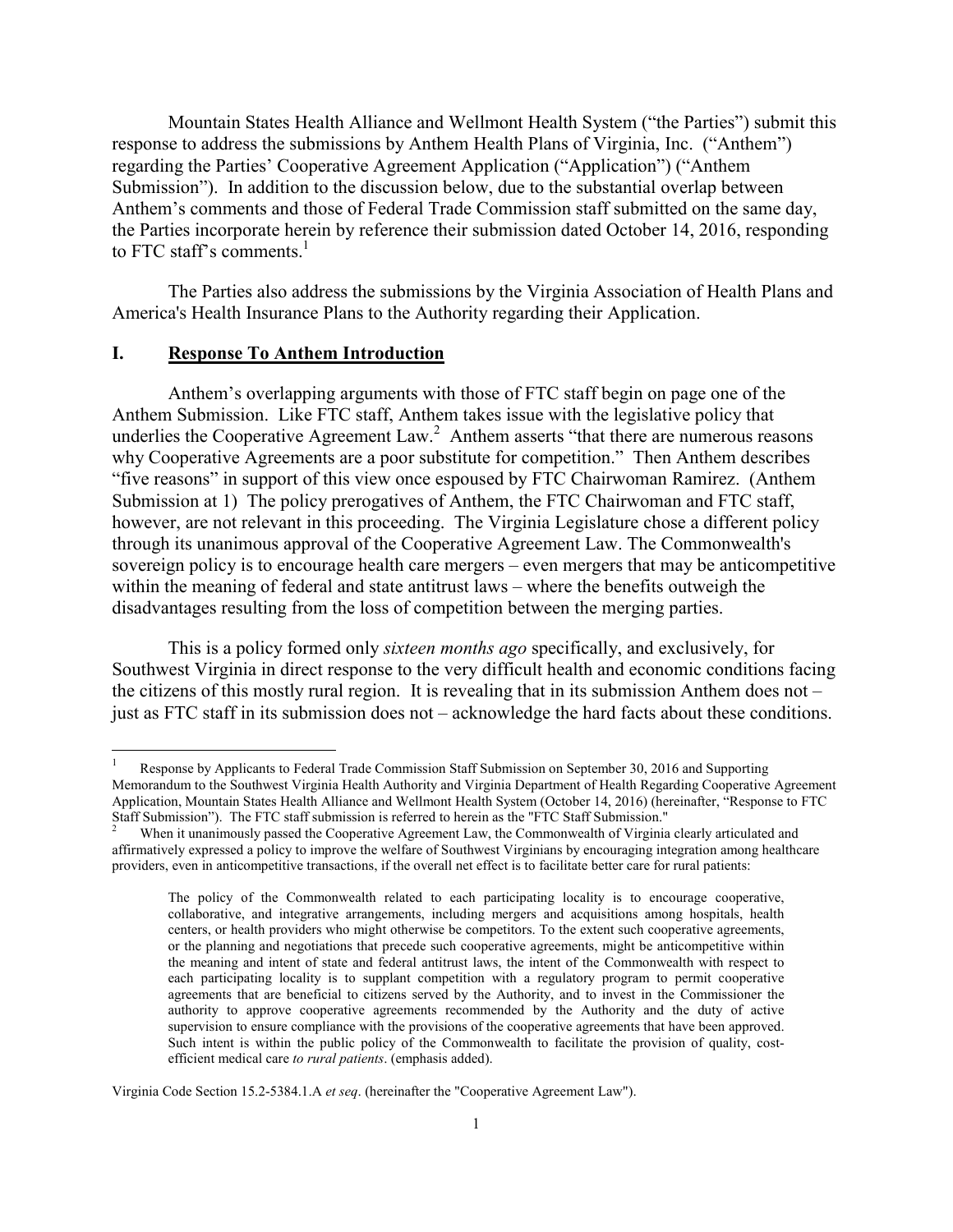It is therefore not surprising that Anthem, like FTC staff, cannot show how the status quo that each endorses better serves Southwest Virginians or offers a better solution to the problems in the region than the Cooperative Agreement outlined in the Parties' Application.

The remainder of Anthem's Introduction is a summary of points made later in the Anthem Submission. The Parties respond to those points in the sections that follow.

#### **II. Response To Anthem Discussion Of "The Loss Of Competition From The Merger**"

In this section, Anthem presents the same antitrust law arguments found in the FTC Staff Submission, relying on statistics calculated from draw area shares and concentration, and evaluating the merger using the analytical steps set forth in the FTC-DOJ Horizontal Merger Guidelines. (Anthem Submission at  $6-9$ )<sup>3</sup> As the Parties' noted about FTC staff's virtually identical structural antitrust analysis, the discussion of market shares and concentration merely informs the Authority that staff, or in this case Anthem, believes the merger is anticompetitive under Section 7 of the Clayton Act. The structural analysis does not address whether the merger meets the different balancing test and evidentiary standards of the Cooperative Agreement Law.<sup>4</sup>

Anthem's emphasis on market shares and concentration and characterization of the transaction as a "merger to monopoly" (Anthem Submission at 6) underscores another point: that it was highly foreseeable to the Virginia General Assembly in enacting the Cooperative Agreement Law that a Mountain States-Wellmont merger is one of the few hospital mergers, if not the only one, that would potentially trigger an application for a Cooperative Agreement, given that the Law applies only in Southwest Virginia. This suggests that the Legislature passed the Cooperative Agreement Law with this merger specifically in mind as potentially part of the solution to the distressed health and economic conditions in the region.<sup>5</sup>

### **III. Response To Anthem Claim That Benefits Are "Illusory And Unsubstantiated"**

 Anthem's premise for this section is based on an alleged quotation from the Cooperative Agreement Law that does not exist. Anthem states: "In order to [balance] procompetitive considerations like these against the likely substantial competitive harm from the proposed merger detailed above, the *Commissioner should only take into account those benefits that are merger-specific*." (Anthem Submission at 9; emphasis added) The source that it claims for this quotation is the Cooperative Agreement Law, specifically, "Va. Admin. Code § 15.2-5384.1E and F (2015)." (Anthem Submission at 9 n.30) The statement does not exist in the statute or the accompanying regulations.

 $\overline{\phantom{a}}$ 

<sup>3</sup> In addition to the Guidelines, the other authorities on which Anthem relies in this section are a letter from the FTC's Director of Policy Planning, FTC staff's (rejected) comments to the West Virginia Healthcare Authority ("WVHCA") regarding a cooperative agreement application before that body, and an economic paper by Michael Doane and Luke Froeb. (*Id.* at 7-8 & notes 15-27) In their Response to FTC Staff Submission, the Parties described WVHCA's instructive reasoning in rejecting staff's comments and approving the cooperative agreement filed by two competing hospitals. Response to FTC Staff Submission at 10-13. The Parties also pointed out the unrealistic conclusions and significant economic flaws contained in the Doane and Froeb paper. *Id.* at 17 n.17.

Response to FTC Staff Submission at 14.

<sup>5</sup> *See* Response to FTC Staff Submission at 14.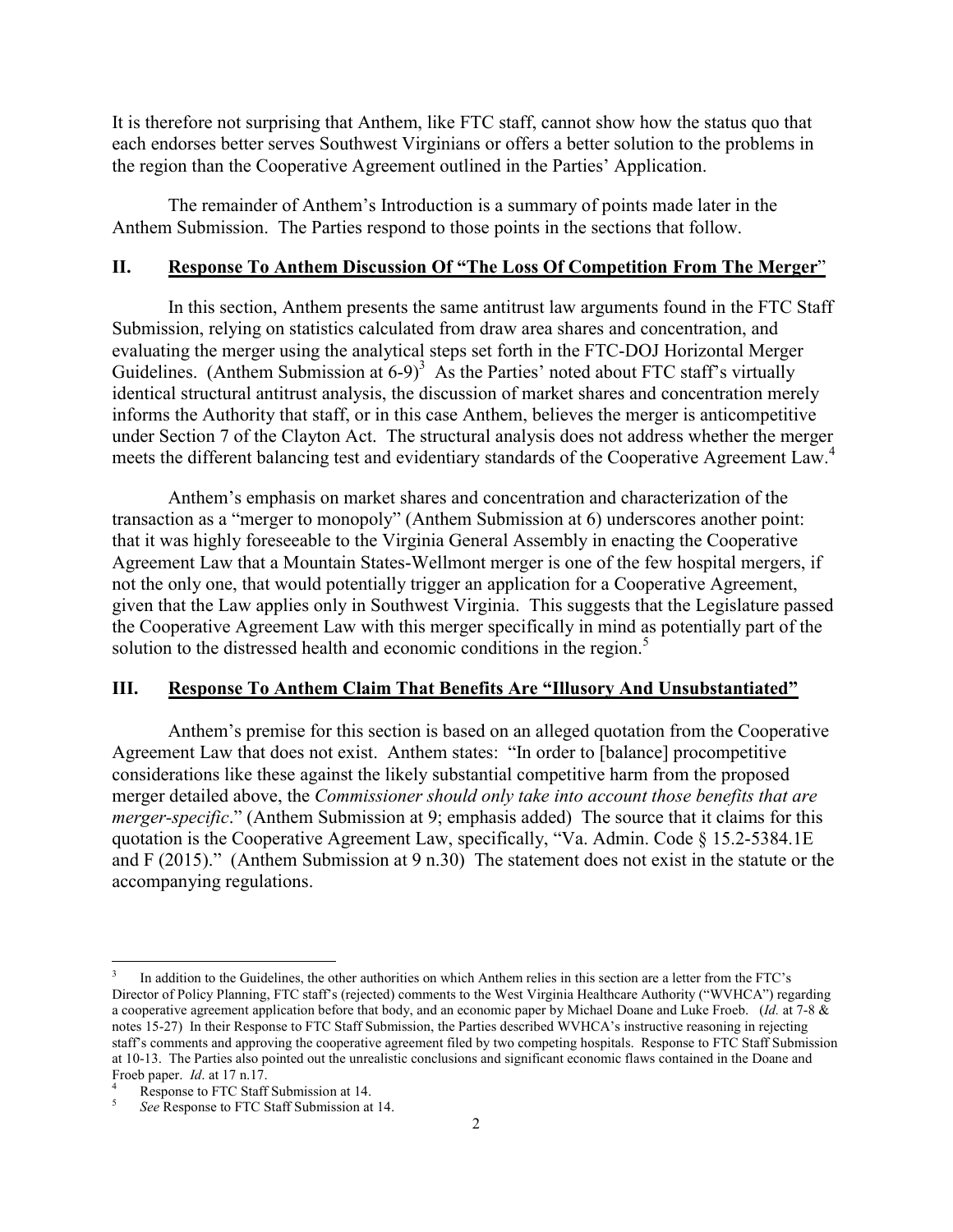What the Cooperative Agreement Law does provide concerning benefits attributed to a merger (which Anthem correctly quotes) is that the Commissioner "must evaluate the availability of arrangements that are less restrictive to competition and achieve the same benefits or a more favorable balance of benefits over disadvantages attributable to any reduction in competition."<sup>6</sup> The Authority and the Commissioner must evaluate that factor along with many others in making the determination whether the transaction's benefits outweigh the disadvantages caused by the loss of competition between the merging parties.<sup>7</sup>

 As the Parties previously described, in this respect, the Cooperative Agreement Law is very different from how the FTC assesses a merger's efficiencies (or benefits) under the Merger Guidelines.<sup>8</sup> The reason for the difference is that the FTC assesses mergers only for their effect on *competition*. The Cooperative Agreement Law, in contrast, creates a pathway for qualified mergers *even if they may be anticompetitive*. The FTC gives no credit whatsoever in a merger antitrust analysis to efficiencies that are not merger-specific. (Merger Guidelines § 10) The Cooperative Agreement Law requires only that the availability of other transactions that would generate the same benefits be considered as a factor among others in an overall balancing of benefits versus disadvantages. The FTC evaluates efficiencies only insofar as they enhance the merged firm's "ability and incentive to compete" and to the extent they "reverse the merger's potential harm." (*Id*.) It will refrain from challenging an otherwise anticompetitive merger only if the efficiencies "are of a character and magnitude such that the merger is *not likely to be anticompetitive* in any relevant market." (*Id.*) None of these concepts are embedded in the Cooperative Agreement Law.

Anthem, like FTC staff, rejecting the unanimous will of the Virginia Legislature, tries to shoehorn antitrust law enforcement concepts into the evaluation of Cooperative Agreements, but cannot do so because they are completely different frameworks.<sup>9</sup>

9 A recent Federal Trade Commissioner herself recognized that the agency does not possess sufficient information to opine on non-competition-related public policy goals of state laws that restrict competition. In a January 8, 2016, dissent to an FTC and Dept. of Justice joint statement on repeal of the South Carolina Certificate of Need statute, then-Commissioner Julie Brill states:

"My concern is I do not believe the Agencies possess sufficient relevant information to opine on noncompetition-related public policy goals of the CON laws. Our experience is broad but it does not extend to every issue. The FTC should advise South Carolina policy makers based on our area of expertise competition—and not overstep our collective knowledge. Health care policy makers at the state level are faced with difficult issues separate and apart from the strong benefits competition brings to health care markets. These include the critically important issue of preserving access to care for the needy, and doing so in a complex market, involving informational asymmetries among patients, providers, and payors. In this context, it is important to understand that competition will not move resources from those that can afford health care to those that cannot. As the Agencies stated in 2004:

'competition is not a panacea for all of the problems with American health care. Competition cannot provide its full benefits to consumers without good information and properly aligned incentives. Moreover, competition cannot eliminate the inherent uncertainties in health care, or the informational asymmetries among consumers, providers, and payors. Competition also will not shift resources to those who do not have them."

FTC staff's comments are an example of the agency's representatives "overstepping their collective knowledge" and clearly lack merit in this proceeding. Former Commissioner Brill's full statement can be found at

 $\frac{1}{6}$  Va. Code § 15.2-5384.1F (2015). 7

 $R^8$  *Id.* Response to FTC Staff Submission at 8-9.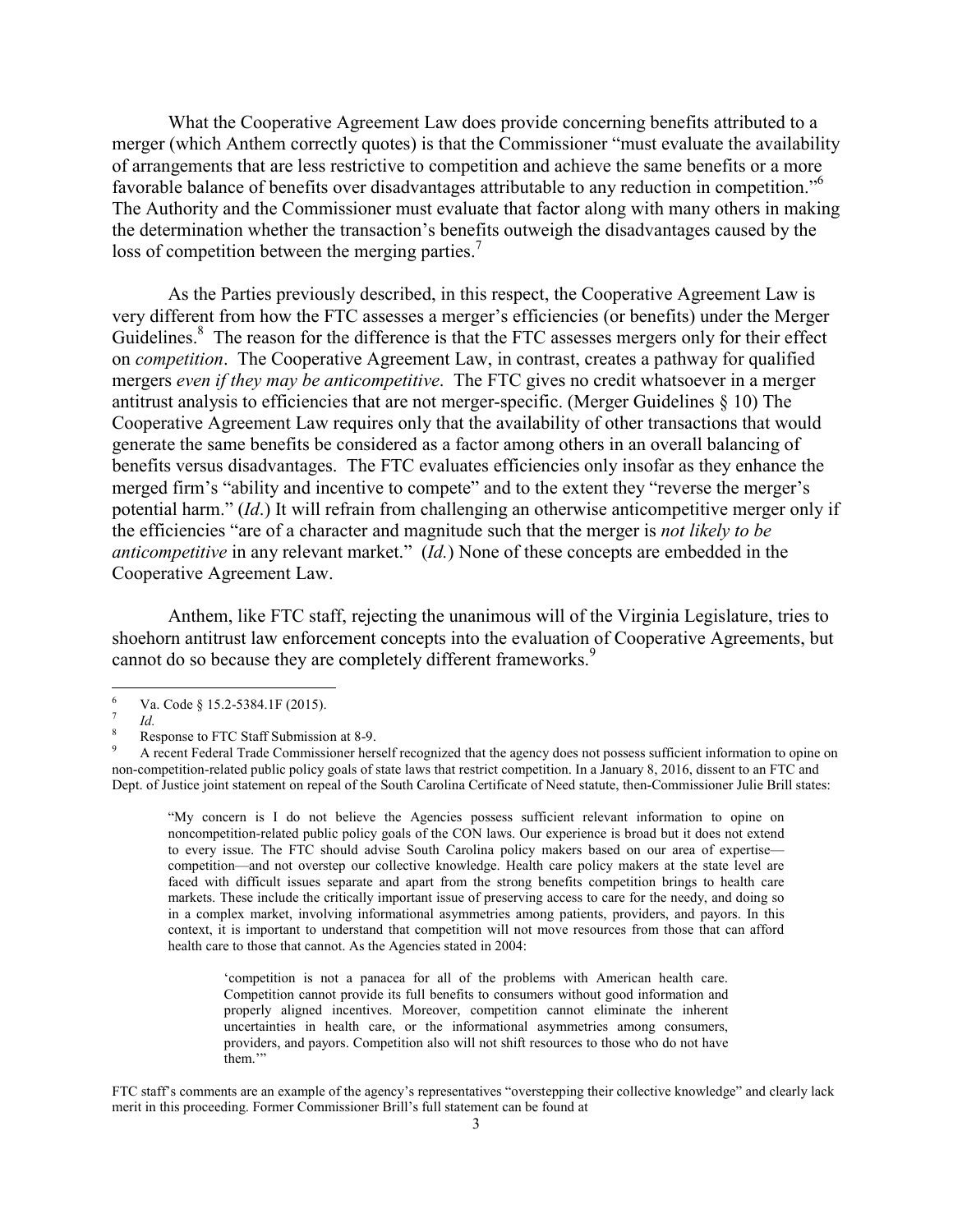#### **A. Response To Anthem Claim That The Proposed Benefits Do Not Reflect Significant Investments Beyond What They Are Doing Currently**

In questioning the Parties' specific commitments totaling \$450 million, Anthem quotes language from the Application that the merger is motivated in large part by "the important and increased need for investment in population health, management of information and measurable improvement in cost and quality, combined with the continued downward pressure on reimbursement from government and commercial payers . . . ." (Anthem Submission at 10, quoting Application at 4) Anthem does not challenge the "important and increased need for investment in population health, management of information and measurable improvement in cost and quality" and the other stated motivations for the merger. Instead, Anthem attempts to belittle the Parties' specific commitments totaling \$450 million for various important programs needed in the region, arguing that despite this "soaring language," the Parties are already making investments which could total over \$450 million over ten years.<sup>10</sup>

In response to Anthem's criticisms, the Parties have expressly stated that the \$450 million commitment is **incremental**, specifically that the "investments are intended to be incremental and constitute additions to current spending costs." (July 13, 2016 Responses to Southwest Virginia Health Authority Questions dated May 27, 2016 (hereinafter "July 13 Authority Responses") at 67) As the Application states, funding the population health, access to care, enhanced health services and commitments would be impossible without the efficiencies and savings created by the merger. (Application at 96, *see* Anthem Submission at  $10^{11}$ ) Both the Authority and the Commissioner can and will monitor and enforce the Parties' commitment of this \$450 million incremental investment to provide additional important health care services in the region.

The Parties' specific commitments are based on review of the Southwest Virginia Health Authority *Blueprint for Health Improvement and Health Enabled Prosperity*, the Virginia Department of Health's draft of *Virginia's Plan for Well-Being*, and extensive feedback received over many months from the people the Parties serve across the region—direct feedback from hundreds of people ranging from regional leaders to health care consumers, including feedback from the four Community Health Work Groups. That feedback revealed strong support for local governance and control because local governance and control works hand in hand with local input. These commitments, shaped by local input, address the unique needs and goals of this region because they are developed by local people who live, work, and raise families in this region. The commitments provide solutions to address an epidemic of behavioral health and

https://www.ftc.gov/system/files/documents/public\_statements/905323/160111ftc-doj-<br>sclawstatement.pdf?utm\_source=govdelivery (citation omitted).

Anthem does not dispute the importance of these programs and identifies the programs to include expanding mental health, addiction recovery and substance abuse prevention programs; developing and growing academic and research opportunities supporting post-graduate health care training; developing programs for children's health and preserving and expanding rural services and access points. (Anthem Submission at 11-13) Importantly, Anthem also concedes that some of the Parties' commitments, if met "could offer substantial value to southwest Virginia and northeast Tennessee." (Anthem Submission at 18)

<sup>11</sup> Importantly, the Anthem Submission shows the extent to which these two local hospital systems are already making substantial expenditures to improve health care in the region, based on the Parties' first-hand knowledge of the needs of this region. It is unlikely that any out-of-market acquirer would be willing to continue this level of funding. Further, the Anthem Submission assumes that the hospital systems will be able to continue their current level of funding if they remain independent, but given the documented financial pressures, there is no assurance this level of funding will continue.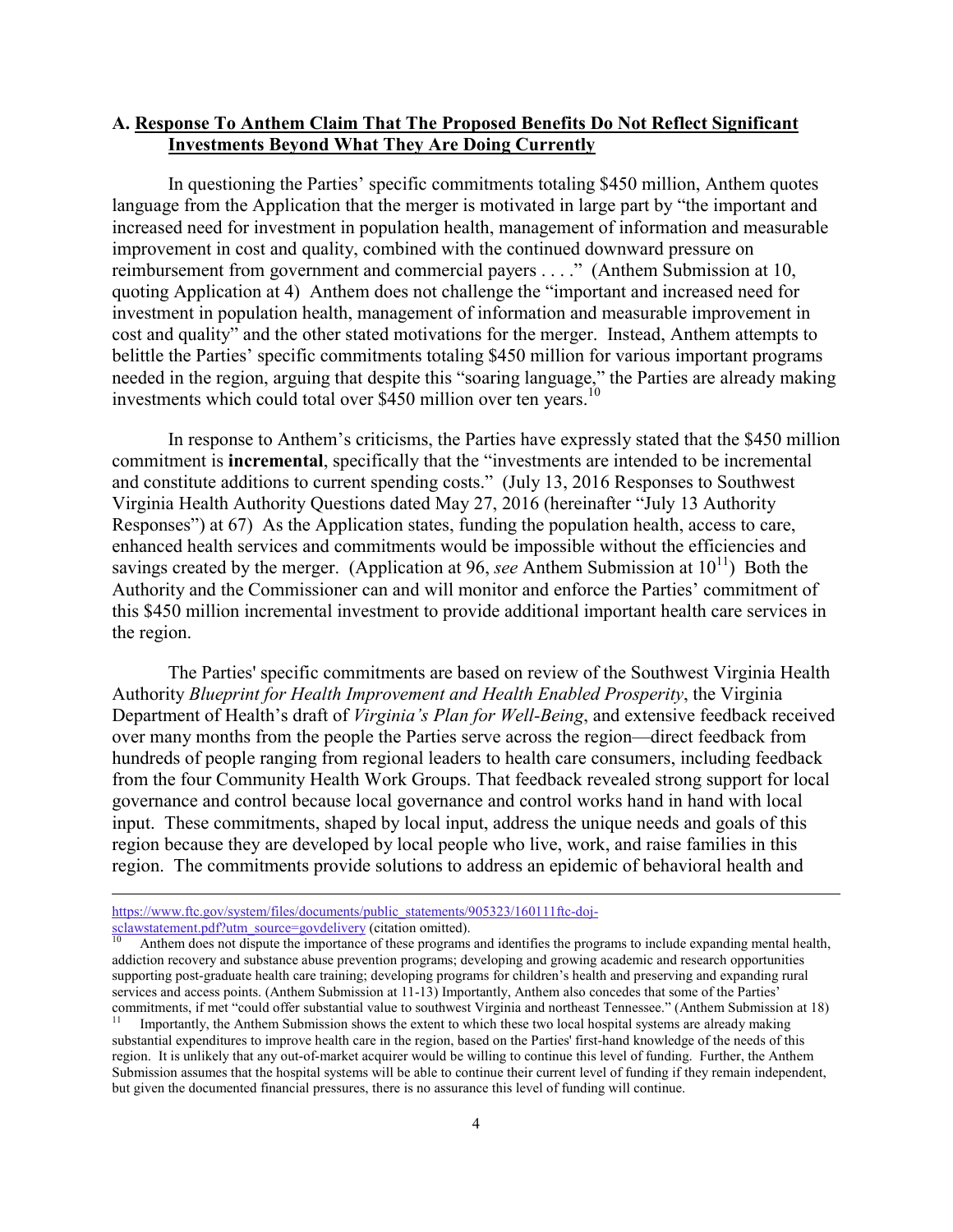addiction problems with new resources, to help turn the tide of poor community health and chronic disease, to invest in services not currently available, and to create economic opportunity through academics and research.

In addition, since the Application was deemed complete by the Authority, the Parties have proposed revised and broadened commitments based on valuable input from the Authority. The Authority and the Commissioner continue to demonstrate their first-hand knowledge of the region through their active involvement in and supervision of the development of the Cooperative Agreement. The revised commitments also include more specific ways in which achievement of those commitments can best be demonstrated and measured by the Authority and the Commissioner on an ongoing basis.<sup>12</sup>

Coming from an organization based outside the area, Anthem's criticism that local control and governance is only "a nice sound bite" (Anthem Submission at 3) is both dismissive of and disrespectful to the people of the region, the local government entities that have expressed their support, and to the Authority who have made it clear that local solutions are needed to solve the serious challenges facing the region and who have invested significant effort in identifying those challenges and formulating proposed solutions.

### **B. Response To Anthem Claim That The Benefits Could Be Achieved Without The Merger**

Building upon its mistaken argument that the investments "reflect nothing more than the Parties' current activities," Anthem then argues that out-of-market acquisitions may provide similar benefits to the region.<sup>13</sup> Anthem provides no basis for this speculation other than to cite self-serving press releases posted by the out-of-market acquirers. Importantly, even a cursory review of these releases demonstrates that they do not involve areas with similar characteristics to this region. Specifically, the out-of-market mergers cited do not involve rural regions with high poverty rates, higher rates of serious health problems, very high percentages of Medicare, Medicaid, Medicare managed care and uninsured patients, a declining population, a small and shrinking base of commercial patients and rural hospitals with very low patient volumes requiring substantial financial investment to ensure that important services remain available in smaller rural communities.

For example, Anthem references Novant building a 60-bed hospital in Prince William County in Northern Virginia, a much more affluent and growing area than the Southwest Virginia area.<sup>14</sup> In fact, the press release cited states the hospital will serve the "growing" northern Virginia community. As pointed out in the Application, many of the Parties' hospitals in Southwest Virginia have an average daily census of less than 30 patients with significant

 $12$ 

<sup>&</sup>lt;sup>12</sup> Proposed revised commitments available at  $\frac{https://swvahealthauthority.net/commitments/}{https://swvahealthauthority.net/commitments/}.$ <br><sup>13</sup> As the Parties pointed out in the Response to FTC Staff Submission, the West Virginia Health Care Authority ("WVHCA") recently rejected a similar argument when it approved a cooperative agreement between two West Virginia hospitals under a law very similar to the Virginia Cooperative Agreement Law. The WVHCA held that it was unwilling to jeopardize important programs for the region based on speculation that another purchaser may offer similar programs. In Re: Cabell Huntington Hospital, Inc., Cooperative Agreement No. 16-2/3-001, June 22, 2016 ("W.Va. Decision") at 17, 40, 43-45.

<sup>14</sup> A news release from this entity states that the population of western Prince William County is projected to grow more than 20 percent over a two-year period. http://www.prnewswire.com/news-releases/prince-william-health-system-completes-mergerwith-novant-health-to-expand-quality-health-care-in-northern-virginia-62090857.html, July 1, 2009.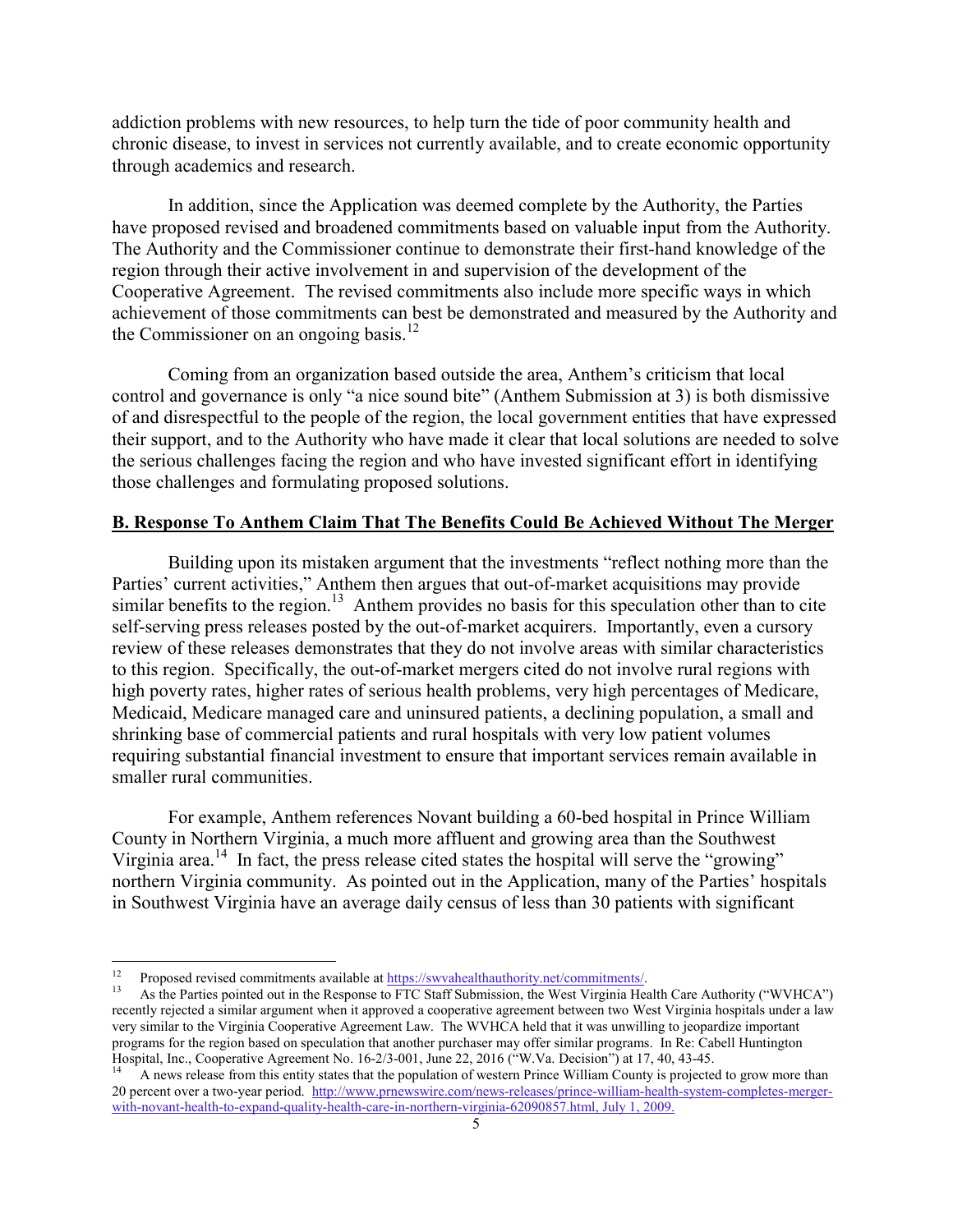excess capacity and a declining area population.<sup>15</sup> Similarly, the other examples involve situations where new hospitals and facilities were being built to serve growing demand, not situations where out-of-market acquirers were committing to maintain low occupancy, struggling rural hospitals in areas with high poverty and serious health challenges.

Further, since Anthem references the Novant acquisition of Prince William Health System, which occurred in 2009, it may prove educational to review the publicly available data in order to determine the outcome of this out of market acquisition. From the date of acquisition in 2009, through 2012, the hospital consumer price index increased by a compounded annual growth rate ("CAGR") of 3.4 percent.<sup>16</sup> According to the publicly filed hospital cost report data, over that same time period, the hospital's case mix index remained flat, but Gross Revenue per Adjusted Admission grew by a CAGR of 8 percent, or 30 percent over three years. Net Revenue per Adjusted Admission grew by a compounded annual growth rate of 7 percent. This revenue growth per adjusted admission was in excess of expense growth of 3.5 percent CAGR. This revenue growth per adjusted admission is roughly twice the growth of the hospital Consumer Price Index. While the specific pricing at Prince William Medical Center is not available, it is clear that, on a case-mix adjusted, volume adjusted basis, gross revenue per adjusted admission increased dramatically after the acquisition. Generally, gross revenue per adjusted admission relates to gross charges, while net revenue per adjusted admission relates to collections on a perunit basis. Adjusted for case mix, there appears to be no other explanation for such dramatic increases in volume adjusted revenue other than pricing increases. The Parties are not aware of publicly available data to suggest substantial improvements in quality, cost, or patient satisfaction. The Parties believe that this type of "out-of-market" acquisition is not what is best for the region and this data underscores why we believe there is greater value in the proposed merger than turning the Parties' hospital assets over to an outside system, as Anthem would have the Parties do.

Anthem also argues that the Parties could achieve some of the proposed efficiencies and benefits without merging (Anthem Submission at 16), but offers no examples of collaborations that would not be challenged under the antitrust laws and/or involve a very complicated and costly antitrust compliance infrastructure. Such alternative collaborations would very likely require, among other things, sharing of confidential and competitively sensitive cost and price information between competitors along with agreements regarding the services each system will offer and not offer, the direction of referrals, which facilities to keep open, close, downsize or repurpose and the number, type and the compensation of specialists and subspecialists. The costsavings potential is much smaller without full integration, moreover, leaving the Parties with fewer and probably insufficient resources with which to fund the capital investments that would likely be required in such a collaboration.

As noted in the July 13 Authority Responses, most of the Parties' Virginia hospitals were previously owned by not-for-profit or for-profit systems that, due to the increasing downward

 $\overline{\phantom{a}}$ 

<sup>15</sup> Anthem also cites to Novant "steering" members to a UVA hospital, but it is unclear whether members were being steered to an out-of-market hospital. (Anthem Submission at 14) Here, the Parties intend to provide needed services locally, including specialty services.

<sup>16</sup> *See* Novant Health UVA Health System Prince William Medical Center Profile, American Hospital Directory, *available at*: https://www.ahd.com/free\_profile.php?hcfa\_id=98bd57eed13c350c01e783b9186db671&ek=6f27bcb739d76b93b4326cdfc35ad9 34.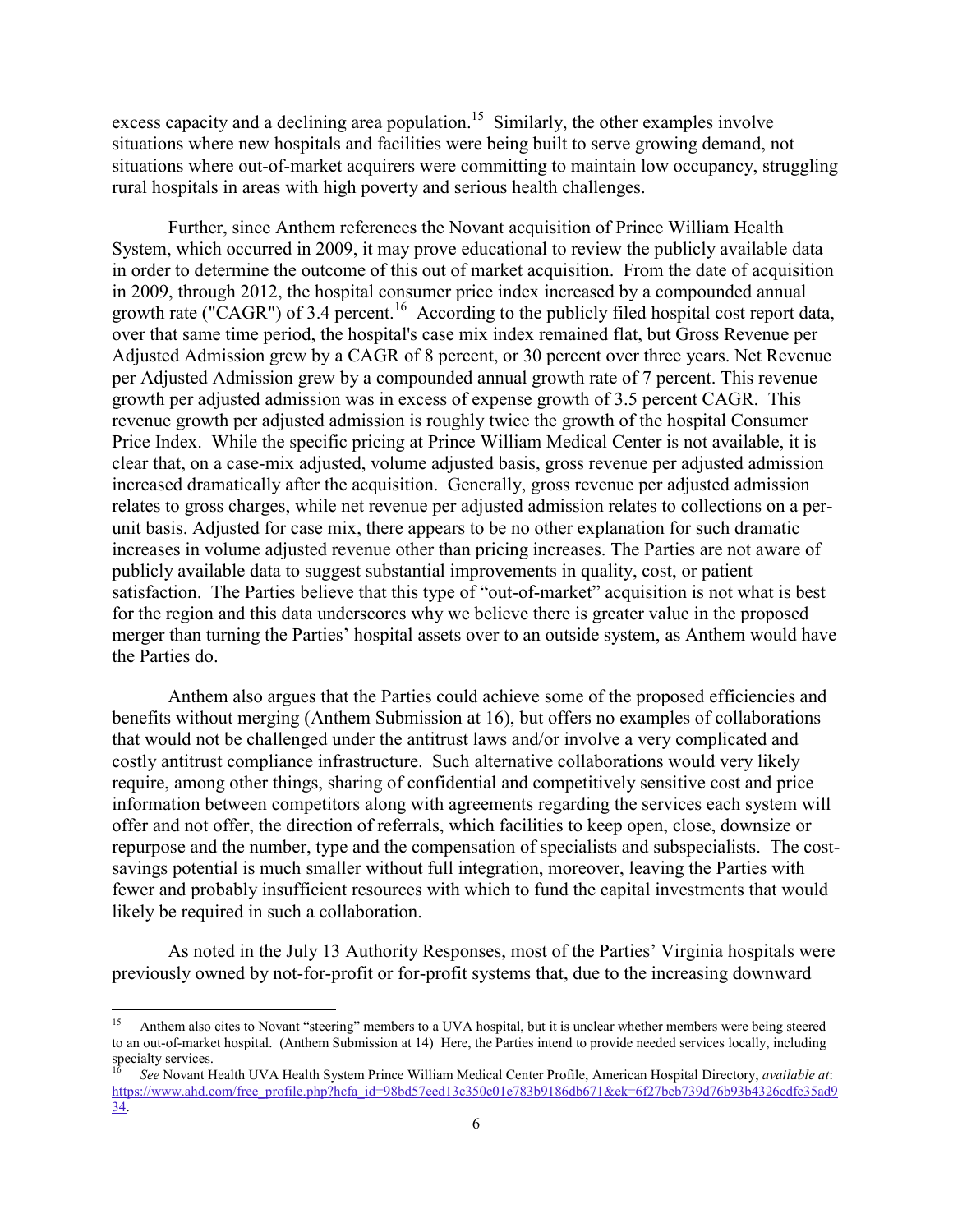pricing pressure and reduced utilization of services, chose to end their ownership or affiliation of the hospital and sold the facility to Mountain States or Wellmont, or simply stopped compensating for the operational losses of the hospitals. Without the commitments contained in the Application by the New Health System to keep these hospitals open, the reality exists that few of the Southwest Virginia hospitals could survive, or if they did, would only do so with significantly reduced services.

# **IV. Response To Anthem Claim That Commitments Offered By The Parties Are Not A Replacement For Competition And Will Not Adequately Protect Patients Against Competitive Harm**

 Anthem claims that the Parties' commitments must be designed and structured in such a way as to mirror the results of competition. (Anthem Submission at 17) This is legally inaccurate. Anthem further claims that the commitments will not assure that the Cooperative Agreement will result in the claimed benefits.(Anthem Submission at 4) This assertion is false.

 As noted in the Response to FTC Staff Submission, the legislative intent of the Cooperative Agreement Law is to create a pathway for approval of hospital mergers in this unique region, which might be seen as anticompetitive, if they qualify under the statute's balancing test for benefits versus disadvantages. (Response to FTC Staff Submission at 9) To ensure that the balance of net benefits is maintained in keeping with state policy, the Law, including the Regulations accompanying the Law, provides for the Commonwealth to obtain commitments that the state may enforce.<sup>17</sup> There is no requirement that the commitments mirror the results of competition.

 Instead of evaluating the commitments on whether they mirror the results of competition, the Authority must evaluate whether the benefits of the Cooperative Agreement outweigh the potential disadvantages "in consideration of the Commonwealth's policy to facilitate improvements in patient health care outcomes and access to quality health care, and population health improvement, in rural communities and in accordance with the standards set forth [in this statute $\frac{1}{10}$ ..."<sup>18</sup>

 The Parties have made commitments in the Application to address the specific areas listed in the Cooperative Agreement Regulations.19 In addition, the Parties have made comprehensive, substantial other commitments addressing fundamental health issues and priorities in Southwest Virginia that compel the need for highly integrated and organized solutions led by the New Health System in close collaboration with community leaders and under the direct, active supervision of the Commonwealth.<sup>20</sup> The commitments made by the Parties create mechanisms such as rate restrictions to ensure reasonable prices, conduct restrictions to ensure non-exclusionary practices, commitments from the Parties to pursue high

<sup>17</sup> Virginia's Rules and Regulations Governing Cooperative Agreements ("Cooperative Agreement Regulations"), 12VAC5- 221-90.C. The Parties note that they have made commitments in each of the specific areas listed in 12VAC5-221-90.C of the Cooperative Agreement Regulations that the Commissioner may seek. In addition, the Parties have numerous substantial other commitments made

<sup>&</sup>lt;sup>18</sup> Virginia Code § 15.2-5384.1.D.

 $^{19}$  12VAC5-221-90.C.1-6.

See Application Section 17 (pages 130-133) for a summary of the Parties' 30 commitments.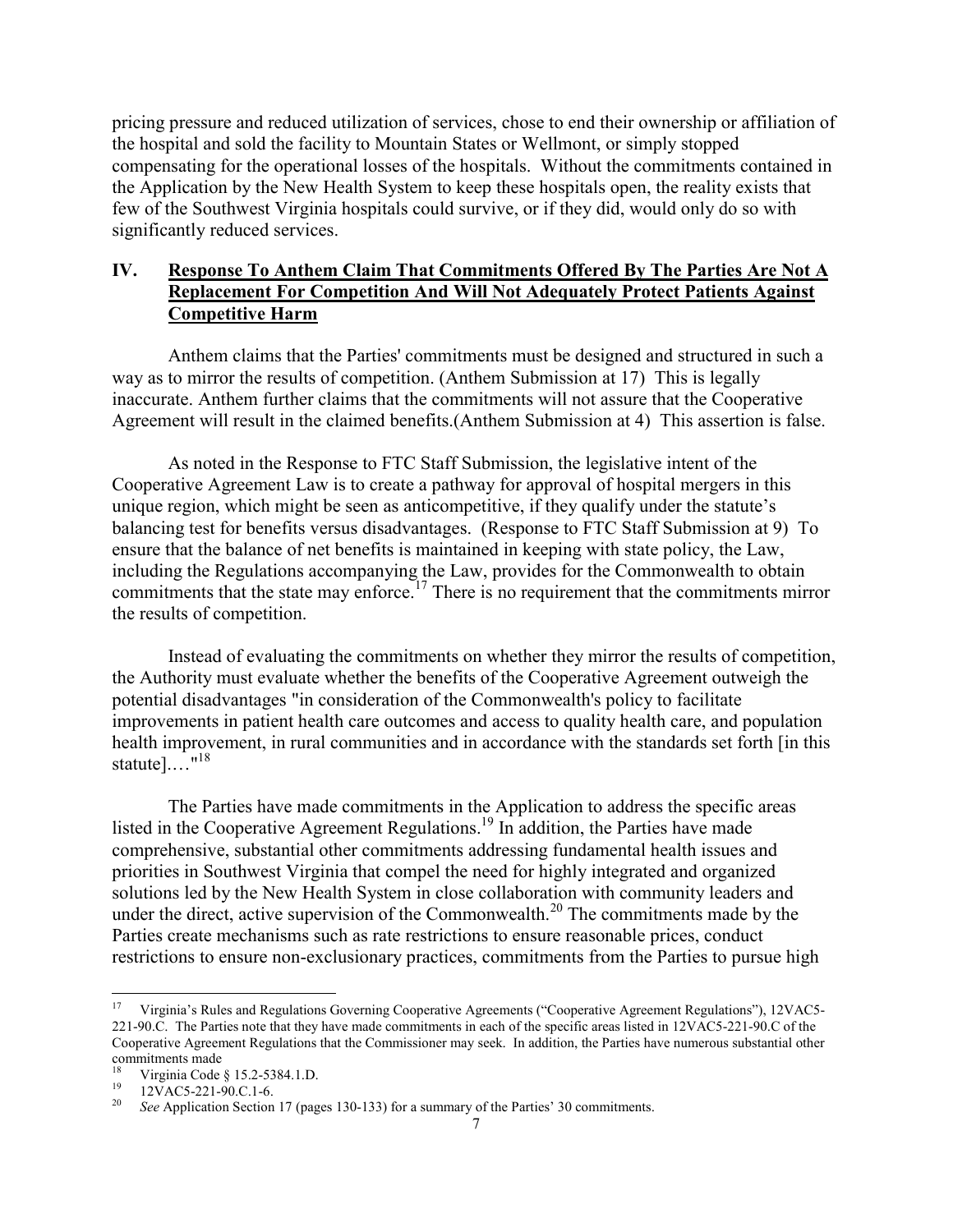quality performance, and significant other commitments to invest money from merger-generated cost savings into programs that will improve population health, expand access to care, and create community benefits tailored specifically to the needs of Southwest Virginia's rural patients. Active and ongoing supervision of these commitments will be performed by the Commonwealth, as set forth in the Cooperative Agreement Law, to ensure the New Health System's compliance with the policy goals articulated by the Virginia General Assembly.<sup>21</sup>

 The Parties do not argue that they should be held to commitments that are both meaningful and enforceable. The Authority has been engaged in the hard work of identifying the commitments and achievement scoring mechanisms that it thinks are necessary and important to hold the New Health System adequately accountable, and the Parties expect the same diligence by the Commissioner and her staff in their review of the Application and ultimately in the oversight of the Cooperative Agreement. In fact, the Parties proposed specific accountability mechanisms in their Application to enforce *each* commitment, and these accountability mechanisms have been further refined with timelines and metrics in the ongoing discussions with the Authority. $22$ 

 To ensure that the commitments are enforceable, the Parties have also proposed that the New Health System be held to an overall standard each year under the Scoring of the Quantitative Measures. If the New Health System fails to achieve an agreed upon passing score in any year, the Commonwealth may invoke its authority to seek modifications to the Cooperative Agreement or to begin action to revoke the Cooperative Agreement and dismantle the New Health System according to the agreed upon Plan of Separation that will be filed and updated annually. $^{23}$ 

#### **A. Overall Achievement Scoring**

 The "Overall Achievement Scoring" system proposed in the Application was intended to be a proposal for the two states to consider. Ultimately, the states will determine the active supervision mechanism that is required to ensure the continuing public advantage of the Cooperative Agreement as required by the Cooperative Agreement Law and regulations.

 As noted in the Response to FTC Staff Submission, the Parties have been engaged in productive dialogue with the Authority about the commitments. (Response to FTC Staff Submission at 33-34) Based on its extensive knowledge of the health care needs of the region, the Authority has provided valuable input on some specific areas of focus for a set of broader commitments and ways in which achievement of these commitments can best be demonstrated and measured by the Authority and the Commissioner on an ongoing basis after the Cooperative Agreement is approved. Since Anthem submitted its comments on September 30th, the Authority and the Parties have announced potential revised commitments with specific outcomes.<sup>24</sup> A number of the proposed revisions under discussion would make the original commitments stronger or clearer, or would make certain commitments Virginia-specific. In addition, a revised

<sup>21</sup> <sup>21</sup> Virginia Code § 15.2-5384.1.G.

<sup>&</sup>lt;sup>22</sup> *Available at:* https://swvahealthauthority.net/commitments/<br><sup>23</sup> Virginia Code § 15.2-5384.1.H.

<sup>24</sup> *Available at*: https://swvahealthauthority.net/commitments/.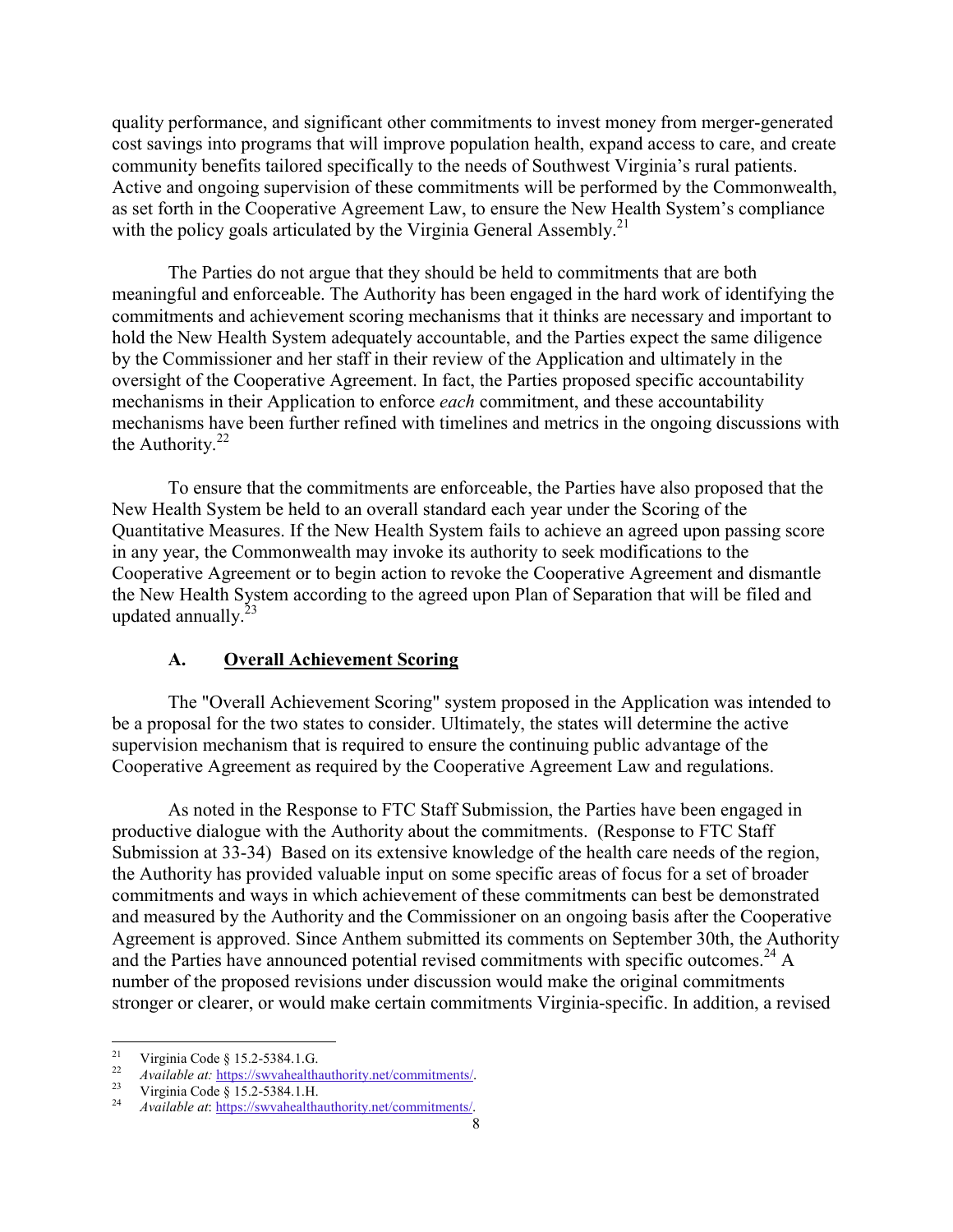achievement scoring mechanism based on these discussions has been developed which addresses Anthem's criticism regarding the relative weights of the commitments and the necessary performance threshold. The discussions with the Authority are ongoing as of this date. The Authority's review of the Parties' proposed Cooperative Agreement has been, and continues to be, thorough and focused on the health care needs of the region it serves. Likewise, the Parties anticipate that the Commissioner, during her review of the Cooperative Agreement, may have additional input on specific focus of the commitments and how achievement of these commitments should be substantiated.

# **B. Rate Commitments**

 Anthem criticizes the Parties' rate commitments on the grounds that "[s]ubstituting price regulation for market-based competition is rarely done because it is almost impossible to do." (Anthem Submission at 22) This is wrong on two grounds. First, this criticism is aimed at the Commonwealth's policy to supplant competition with a regulatory program for qualified health care transactions in Southwest Virginia. Anthem's policy objection is not relevant to the Authority and Commissioner in their consideration of the Parties' Application.

 Second, Anthem's criticism is wrong because the Parties' rate commitments are not "regulation" in the sense that Virginia would be tasked with affirmatively setting rates. The Parties propose as part of its commitments a reduction to existing commercial contracted fixed rate increases that have already been negotiated and a rate cap for new contracts. This represents a commitment by the Parties to be subject to a rate cap as previously stated:

As set forth in the Application, the Parties have agreed to two distinct rate commitments. The first is to reduce any inflator increase for Principal Payers by 50% in the first contract year following the first fiscal year after the formation of the New Health System ("One Year 50% Rate Reduction Commitment"). This would automatically reduce the rate of increase in any existing Principal Payer contract with a fixed inflator or indexed inflator measured by a particular index by 50% of the fixed rate. The second commitment is to not increase negotiated rates by more than a fixed index rate for both existing and prospective Principal Payer contracts. For negotiated hospital rates, this cap is the hospital Consumer Price Index (CPI) minus 0.25%. For physician and outpatient service rates negotiated by the New Health System, the cap is medical care CPI minus 0.25% (collectively, the Rate Cap Commitment).25

 Anthem makes much of the fact that "there are only a few examples of hospital mergers being granted an exemption from antitrust scrutiny under the state action doctrine." (Anthem Submission at 22) This argument is meaningless. One of those examples occurred this year in West Virginia. It is an example of the dynamic responses recently taken by many states to worsening health and economic conditions, including those in Virginia, Tennessee (COPA amendments passed in 2015) and New York (COPA law passed in 2011). Anthem does not identify a single application for a cooperative agreement or COPA for a hospital merger rejected

<sup>25</sup> 25 Response to FTC Staff Submission at 15.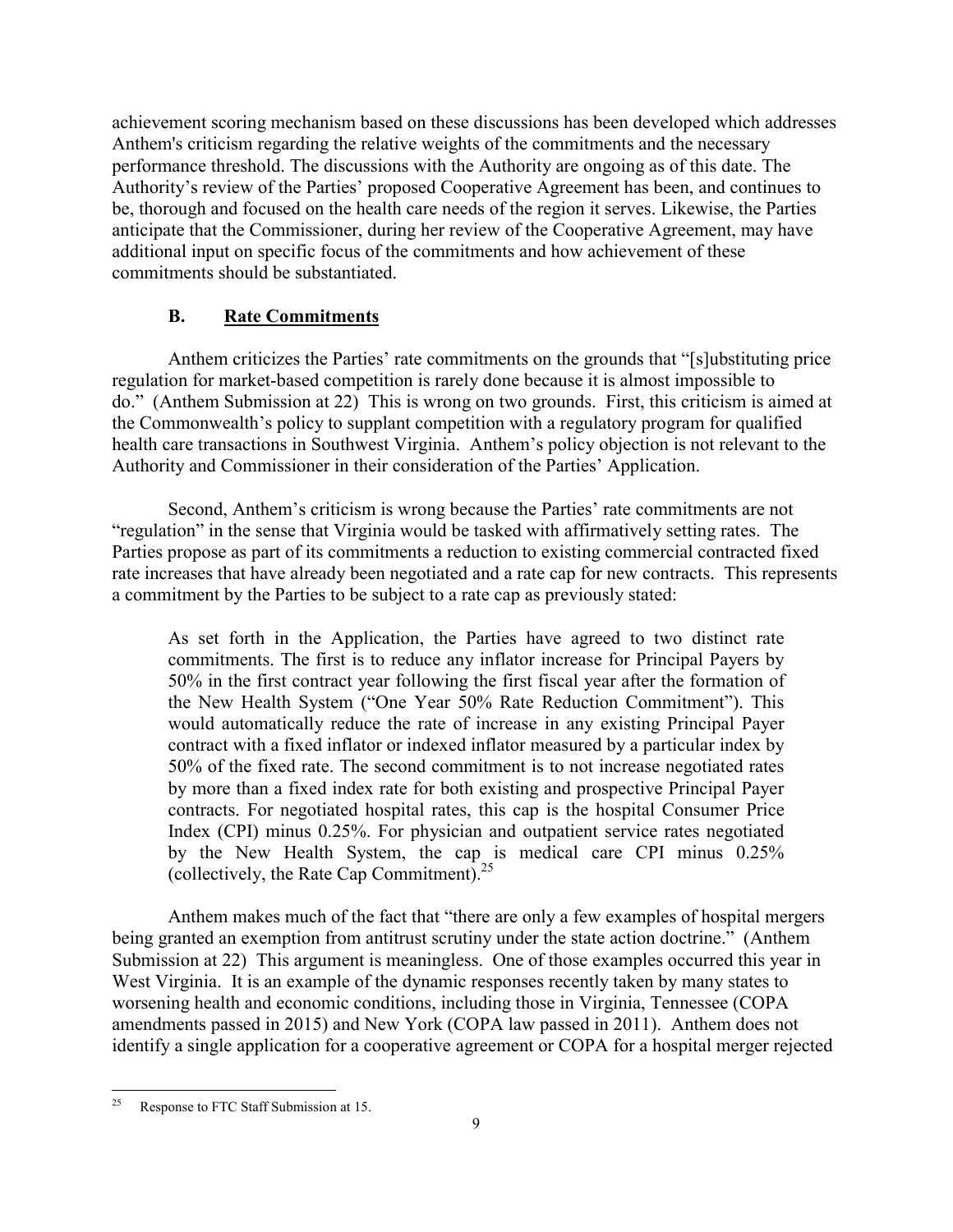by any state. Not surprisingly, Anthem also does not come forward with any argument or evidence that the twenty-year Mission Health COPA in North Carolina led to supra-competitive prices or sub-competitive quality. Indeed, the facts show otherwise.<sup>26</sup>

 Anthem lists various alleged "serious problems" with the Parties' rate commitment that leave open opportunities to "game the regulation" to charge higher prices and reduce attention to quality performance goals. (Anthem Submission at 23-24) These claims are unfounded. Anthem apparently does not understand its own contracts, because they contain many terms and conditions as a normal course that greatly minimize if not eliminate "gaming" – particularly by a health system subject to binding commitments and active state supervision. Any attempt to evade the rate commitments or re-write them without justification related to incumbent contract provisions that protect the payer would be easily identified by both the payer and the state supervising officials. Where, for example, contracts involve terms for inpatient care at fixed rates per DRG regardless of length of stay or services utilized (i.e., a fixed price for a particular diagnosis) and a similar system for outpatient care, the provider is at risk for managing length of stay. Anthem suggests in its comments that that the New Health System may over-utilize services or extend hospital stays without clinical justification (Anthem Submission at 24); however, existing provisions limit economic incentives for such actions. Moreover, with regard to the other means that Anthem suggests, there are for example, "circuit breaker" provisions that effectively prevent rate increases above a certain level.

 Anthem states that the Parties do not specify what CPI index will be used. (Anthem Submission at 23) The answer is that the Parties propose using the national CPI, which in fact tends to be lower than regional CPI index, and also is somewhat less volatile. It is well-known and uniformly calculated. Anthem also contends, as did FTC staff, that the rate cap will operate as a price floor rather than a cap. (Anthem Submission at 23) This is not correct. It ignores the commercial realities of contract negotiations when both payer and New Health System will be informed with data and information about their current contract as well as the CPI and rate cap.<sup>27</sup> Moreover:

The rate cap is also considerably below the model-predicted (and highly unrealistic) estimate of 130% price increases that FTC staff references and well below any levels that would appear likely to raise concerns about price increases. Moreover, the cap will be a cap – even if it is a floor, the floor is also the ceiling, and rate increases will be constrained to reflect measures of overall cost changes

1

<sup>26</sup> *See* Response to FTC Staff Submission at 34-39. See RANDALL R. BOVBJERG & ROBERT A. BERENSON, URBAN INSTITUTE, CERTIFICATES OF PUBLIC ADVANTAGE: CAN THEY ADDRESS PROVIDER MARKET POWER? (2015), http://www.urban.org/sites/default/files/alfresco/publication-pdfs/2000111-Certificates-of-Public-Advantage.pdf (accessed October 14, 2016) which states in part:

<sup>&</sup>quot;Both Medicare and private payer per-person costs have been found to be low in Asheville, while quality is good, according to independent findings using different data. Indeed, well-recognized policy experts have held up Asheville as one of the best communities for providing high value hospital care."

<sup>&</sup>lt;sup>27</sup> *Id.* at 17. So the Authority and Commissioner have no misunderstanding, Anthem publicly disclosed Wellmont's and Mountain States' rate increase information from each Party's last negotiated Anthem contract without either Party's permission and in violation of each contract.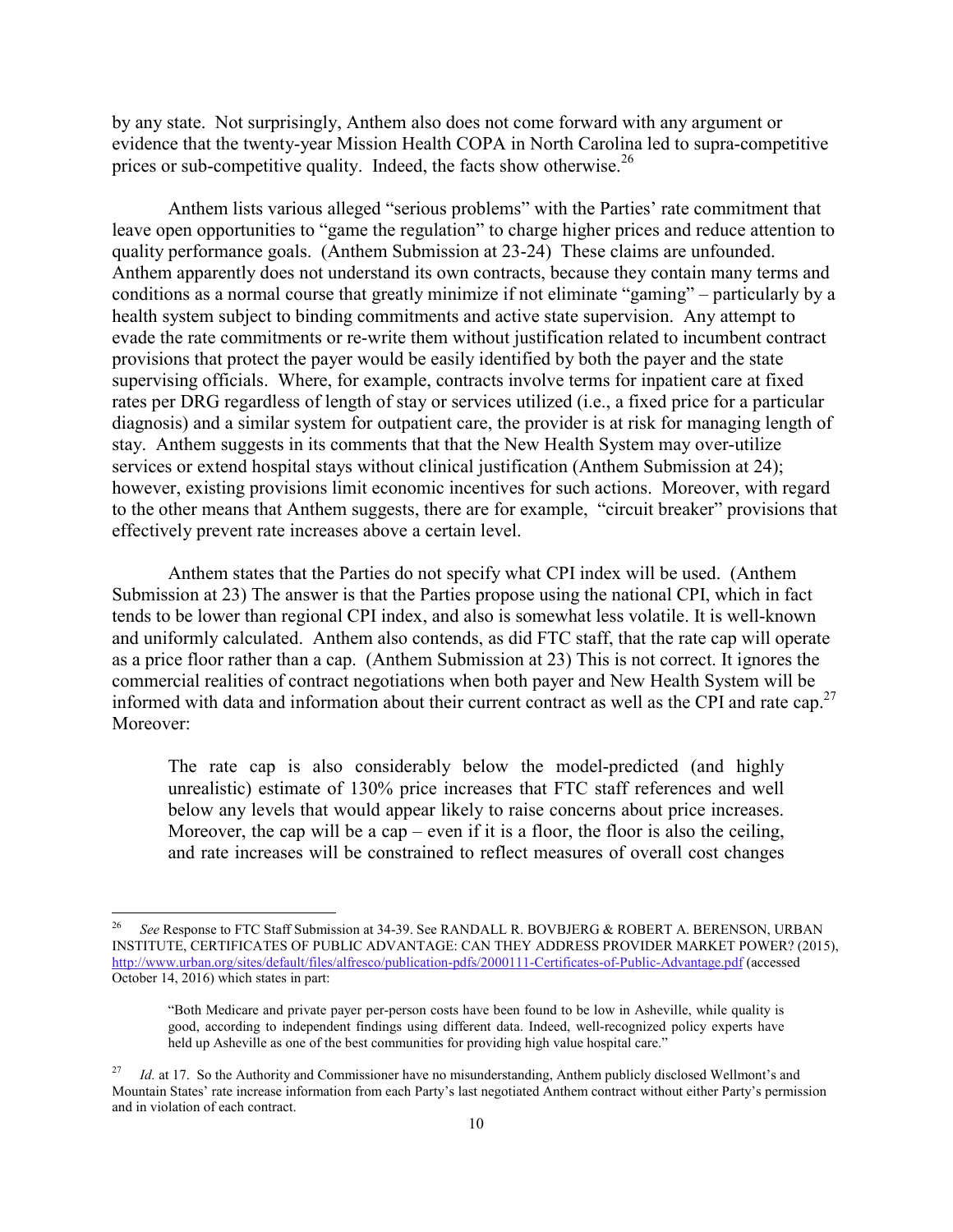based on neutral benchmarks that in recent history have been small percentage changes.<sup>28</sup>

 The Wellmont and Mountain States rate increases disclosed by Anthem (Anthem Submission at  $23)^{29}$  reflect the latter's negotiating power in Southwest Virginia due its approximate 80% share in that region<sup>30</sup> – a fact that will not change if the Cooperative Agreement is approved and potentially will increase if Anthem is allowed to acquire Cigna. It is also not true to state, as Anthem does, that the rate commitments interfere with payments conditioned on performance goals. Current rate inflator provisions already are conditioned on Q-HIP targets and the rate cap applies only to fixed increases, so incentives will not change to improve quality scores. The same holds true for physician rates. Anthem's comment that the rate cap would be above market rates for physician fee schedules ignores the fact that Anthem offers only non-negotiable, take-or-leave fee schedules. Importantly, both Anthem and the New Health System's incentives are aligned to achieve improved quality and value, and thereby reduce costs – and to seek contractual terms that will achieve improved outcomes as well as cost reduction. Where the Parties are constrained to keep rate increases across the scope of its healthcare activities consistent with CPI rates that are anticipated to change at only a low rate, the Parties have every incentive to align quality and cost of care with payer's incentives to manage these for their enrollees.

 Anthem argues that the rate cap should apply to all commercial payers, not just Principal Payers. (Anthem Submission at 24) As it stands, this commitment applies to over 90% of the Parties' commercial business. Moreover, neither Party has any incentive to impede competition from any commercial payer, particularly competition against Anthem and its dominant market share in the region. From a business perspective, however, the rate cap could risk net losses to the New Health System if applied to contracts with payers who have so few covered lives.<sup>31</sup> In two other comments in this section of its submission, Anthem is also wrong. (Anthem Submission at 24) The Parties have amended the rate cap commitment to extend to negotiated government plan contracts including managed Medicaid and Medicare Advantage plans. And it is incorrect that the "Parties do not commit to applying the cap across all services and across the entire chargemaster." The rate cap will also apply to any services and any charges where a fixed inflator would impact reimbursement. In addition, the contracts have chargemaster protection language for the benefit of payers.

 Anthem criticizes the Parties for not addressing how the rate cap will apply to risk-based payment models. The Parties greatly desire such contracts but they require collaboration among all parties including the payer. Both the Parties and the payer have aligned incentives to seek contracts that provide downside and upside risk, and where the Party (e.g., the health system) that takes on significant additional risk for achieving improved outcomes, improved quality, or savings for the payer's population is appropriately reimbursed for the important value that it

-

<sup>&</sup>lt;sup>28</sup> *Id.* at 17-18.<br><sup>29</sup> So the Authority and Commissioner have no misunderstanding, Anthem publicly disclosed Wellmont's and Mountain States' rate increase information from each Party's last negotiated Anthem contract without either Party's permission and in violation of each contract.

<sup>&</sup>lt;sup>30</sup> HealthLeaders InterStudy, Decision Resources Group Health Plan Data Enrollment, Virginia (July 1, 2015).<br><sup>31</sup> Even very small changes in the risk profile of paver's with very small numbers of enrollees could cause re

Even very small changes in the risk profile of payer's with very small numbers of enrollees could cause relative costs to change very substantially.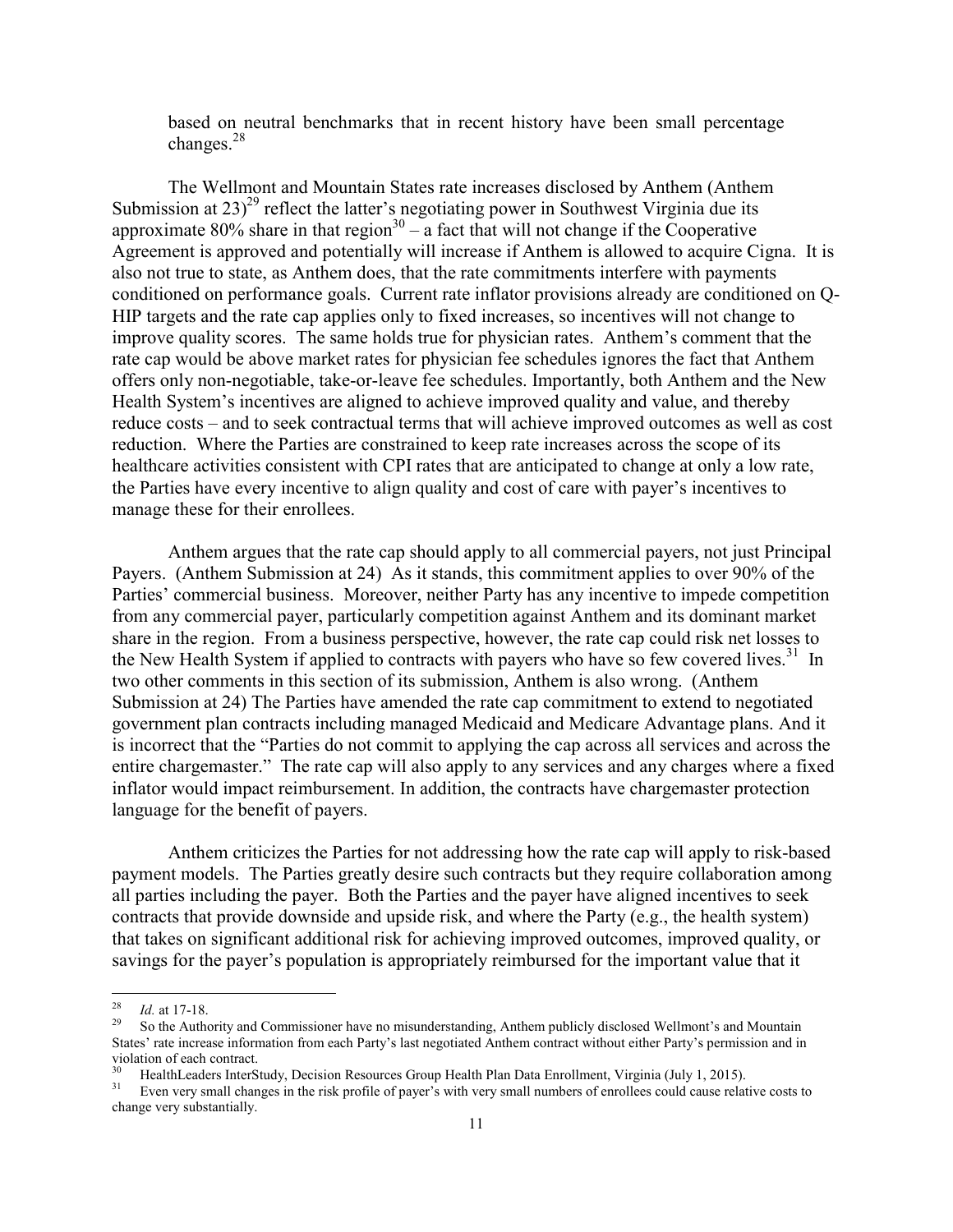provides. The Parties will have every incentive to engage in these type of arrangements – and have committed to do so – so as to be able to provide and align incentives for coordinated care to achieve them across the critical needs of the population in this area. Trying to apply a rate cap to a risk-based payment model encompassing all the possible permutations of such an arrangement in isolation and without the payer's participation, is premature. The Parties would not want to preclude their ability to work with payers for mutually beneficial and desired riskbased payment arrangements by negating the very contract mechanisms that incentivize such arrangement. The Parties are confident that these arrangements can be reviewed by the Authority.

# **C. Service Commitments**

 Anthem claims that the service commitments are incomplete and lack any details regarding specific plans, timelines or the costs to achieve them. (Anthem Submission at 5) The Parties address each of Anthem's claims individually below.

Anthem Claim about Commitment #1: Anthem claims the commitment that "[a]ll hospitals in operation at the effective date of the merger will remain in operation as clinical and healthcare institutions for at least five [(5)] years" is too vague to be meaningful. (Anthem Submission at 26)

 Response: As noted above, the Parties have been engaged in dialogue with the Authority to further refine the proposed commitments. In the revised commitments presented at the Authority meeting on October 12, 2016, the Parties proposed to define "essential services" for purposes of this commitment as:

- Emergency room stabilization for patients;
- Emergent obstetrical care;
- Outpatient diagnostics needed to support emergency stabilization of patients;
- Rotating clinic or telemedicine access to specialty care consultants as needed in the community and based on physician availability;
- Helicopter or high acuity transport to tertiary care centers;
- Mobile health services for preventive screenings, such as mammography, cardiovascular and other screenings;
- Primary care services;
- Access to a behavioral health network of services through a coordinated system of care; and
- Community-based education, prevention and disease management services for prioritized programs of emphasis based on goals established in collaboration with the Commonwealth and the Authority.32

 The Parties believe this proposed definition of "essential services" provides clarity for the minimum levels of service availabilities that the Parties are committing to post-combination for this five-year-period.

 $32$ 32 *Available at*: https://swvahealthauthority.net/commitments/.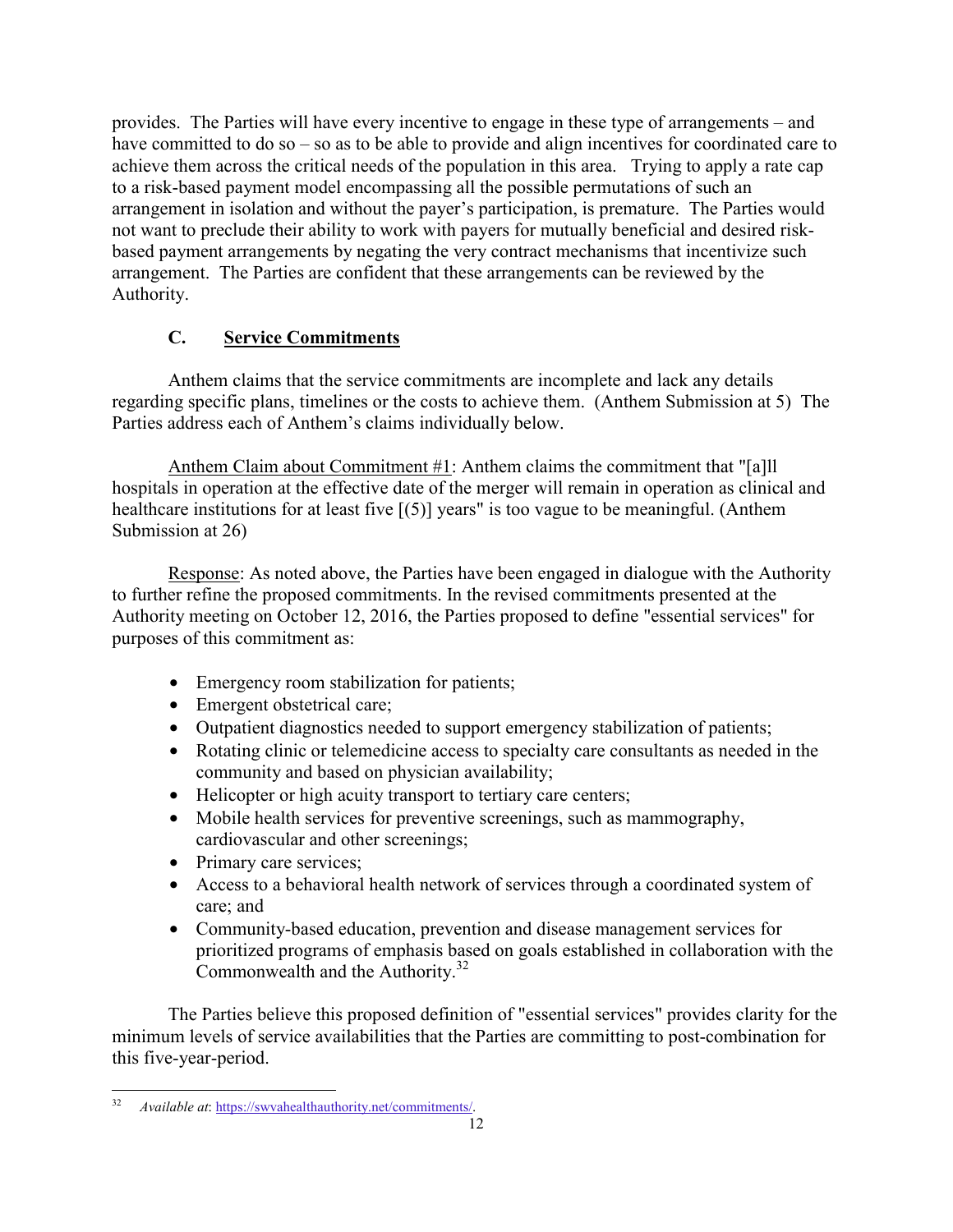Anthem Claim about Commitment #2: Anthem claims the Parties commitment to maintaining three full-service tertiary referral hospitals in Johnson City, Kingsport, and Bristol is too vague to be meaningfully enforced without additional information - namely definitive access standards. Anthem also criticizes the Parties for not having made any commitment to maintain a full-service tertiary referral hospital in Virginia. (Anthem Submission at 27)

 Response: Based on its comments, Anthem appears to be unfamiliar with the health care services available in Southwest Virginia. There is no full-service tertiary referral hospital in Southwest Virginia for the Parties to commit to maintain. The closest full-service tertiary referral hospitals to the Southwest Virginia community are the Parties' tertiary referral hospitals in Bristol, Kingsport, and Johnson City, Tennessee. The Parties have committed to maintaining ALL of these tertiary referral hospitals so that the Southwest Virginia community has access to these services.

 Anthem raises concerns that without definitive access standards, an entire service line (e.g. all heart services) could be moved from one tertiary hospital to another. (Anthem Submission at 27) The Parties do not envision transferring all of any particular service line to one facility and, in fact, such a move with a tertiary service such as heart care would no longer allow that facility to be considered tertiary. Anthem does not seem to understand that it is commonplace for residents from the region to utilize tertiary services at multiple locations based on physician referral and consumer preference. This will continue under the New Health System. The Parties' commitment to maintain three full-service tertiary referral hospitals in Johnson City, Kingsport, and Bristol will ensure higher-level services are available in close proximity to where the population lives in Southwest Virginia.

 Anthem Claim about Commitment #3: Anthem claims the Parties' commitment to adopt a Common Clinical IT Platform as soon as reasonably practical is too vague. Anthem further claims that Wellmont's participation in the OnePartner HIE makes the Parties' commitment to participate meaningfully in an HIE open to community providers a benefit that is not mergerspecific. (Anthem Submission at 27)

 Response: The Parties direct Anthem to the detailed timetable for implementation of the new Common Clinical IT Platform in their July 13 Authority Responses.<sup>33</sup> Anthem also fails to note that neither Wellmont nor Mountain States is a full participant in OnePartner and even if they were, that would not replicate the functionality of a single, integrated electronic health record system.

 Anthem fails to recognize the difference between a Common Clinical IT Platform and an HIE. As noted in the July 13 Authority Responses, the Common Clinical IT Platform is designed to facilitate the sharing of electronic health information across the New Health System, while the HIE will allow the New Health System to share electronic health information with participating providers across the region and nation - regardless of their affiliation with the New Health System.<sup>34</sup>

 $33<sup>°</sup>$  $^{33}$  Exhibit 22A to July 13 Authority Responses.

<sup>34</sup> *See* July 13 Authority Responses, Question 22, pages 22-26.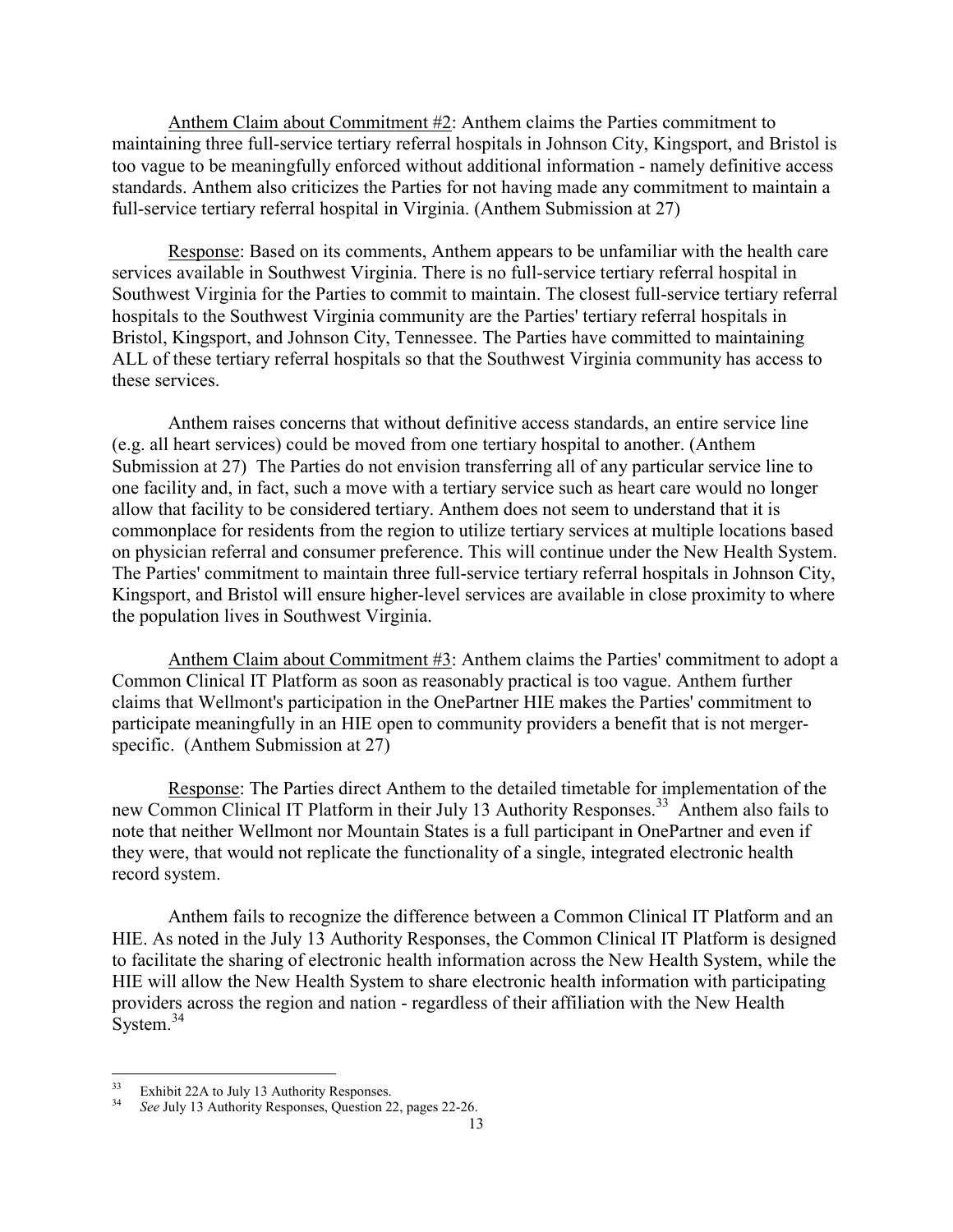Providers across the Geographic Service Area use a variety of EHR systems that may not be able to share data with the New Health System. The HIE is a way of sharing electronic health information among doctors' offices, hospitals, labs, radiology centers, outpatient centers, and other health organizations. While the OnePartner HIE system is useful in reaching out to independent physicians, the current system is limited in the data that it can transmit.<sup>35</sup> A provider on the Common Clinical IT Platform will be able to pull up the patient's *entire* medical history contained in the patient record including current charts and images, while the information available within an HIE is typically limited to certain fields that are most commonly used or accessed by providers.<sup>36</sup>

 The investment in a Common Clinical IT Platform is essential to creating a "One Patient, One Record" approach that allows all clinicians practicing within the New Health System to effectively evaluate a patient's clinical profile and to make decisions that support high quality care without duplication of clinical resources. Better communication of patient data and best practices via a thriving regional HIE will also improve patient care and lower cost of care.

#### **D. Quality Reporting Commitments**

 Anthem attacks the quality reporting commitments as too vague, apparently conceding that such commitments would have value if more clearly defined.<sup>37</sup> (Anthem Submission at  $27$ -28) However, as noted, the Parties have been engaged in productive dialogue with the Authority about these commitments, including valuable input from the Authority on broader commitments and ways in which achievement of these commitments can best be demonstrated and measured by the Authority and the Commissioner on an ongoing basis.

## **E. Physician Commitments**

 With respect to physician commitments, Anthem lists a number of commitments made by the Parties which it does not challenge. (Anthem Submission at  $29<sup>38</sup>$  Anthem then argues that there are inappropriate concentration levels in certain physician specialty areas, but lists only five of the twenty-three specialty areas identified by the Parties. (Anthem Submission at  $29<sup>39</sup>$ ) Notably, Anthem does not mention that it is referencing only a very few categories out of the twenty-three physician specialties serving the area that happen to have shares where 60% or a lower percentage of physicians are independent. Nor does it mention that these categories account for only a small proportion of the total physicians in the area. In fact, a very large number of physicians in the area are independent, and there are several specialties in which there is no overlap between the Parties (in terms of employed physicians) and the majority are in categories where independents' shares are high (and the Parties' share is commensurately low).

 $35\,$ See July 13 Authority Responses, Exhibit 22B for a detailed description of the Parties' plans for the EHR system, a description of the plan to convert to a single records system, and the expected features, the benefits of the Common Clinical IT Platform, and the expected benefits of the Common Clinical IT Platform to the Regional Health Information Exchange.<br>
Id.

<sup>&</sup>lt;sup>37</sup> In this regard, Anthem recognizes that the exchange of health information across a common IT platform "is a benefit." (Anthem Submission at 27)

These commitments described by Anthem include maintaining open medical staffs, not engaging in exclusive contracting for physician services (other than hospital-based physicians), not requiring exclusivity by physicians practicing at the new systems' hospitals, and not inhibiting independent physicians from participating in health plans

See July 25, 2016 Supplement to Responses to Questions Submitted May 27, 2016, Replacement Ex. 14.1 (Section E).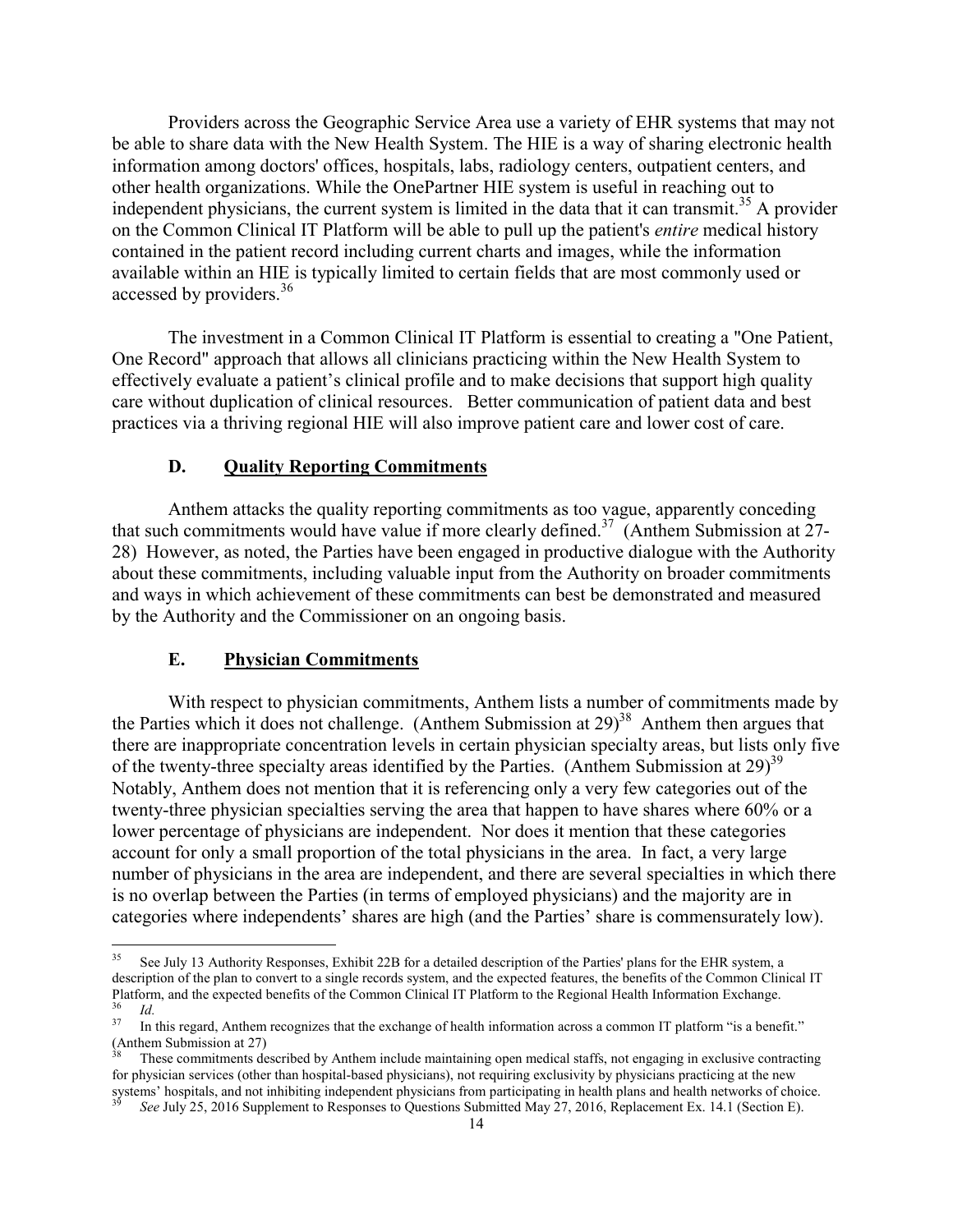Of the five specialty areas selected by Anthem, two are hospitalists and urgent care physicians who, because of the nature of their practice, would not be competing for ongoing patient relationships as their interaction with patients is based on facility use. Even in these categories, there are a large number of independent physicians in the area – 146 hospitalists, and 38 urgent care physicians. By referencing only the share numbers, Anthem suggests that there are limited alternatives, which these numbers show otherwise. Similarly, for the other three categories, which include more highly specialized physicians, these also have a number of independent physicians (50 cardiovascular, 39 pulmonology, and 19 hemotology/oncology physicians in addition to those employed or affiliated with the Parties). In sum, of the remaining eighteen categories of specialists, they are made up mostly of independent specialists and half of the categories show no overlap between Mountain States and Wellmont. (*Id.)* 

Anthem also speculates, without foundation, that despite the Parties' commitment not to materially increase the percentage of physicians employed or affiliated with the New Health System, this may still happen, especially with respect to high-level specialties. (Anthem Submission at 30) Anthem ignores the specific statement by the Parties that the physician employment model will only be used to facilitate bringing **needed** specialties to rural or underserved areas or when private physician groups do not want to expand or do not exist. (July 13 Authority Responses at 46) Anthem's objection is misguided in a region currently deprived of needed specialties. The Parties also expressly state in their submissions that their objective is to support the independent practice of medicine. (*Id.*) Anthem also acknowledges that the use of caps on physician numbers is not always effective.<sup>40</sup> This is an important notation because of the national trend of physicians to seek employment with health systems or large physician groups. While it is not the desire of the New Health System to grow numbers of employed physicians, the New Health System must be able to attract and retain high quality physicians in specialties that require employment.

# **F. Plan of Separation**

 Anthem claims that the Plan of Separation has not been made publicly available. (Anthem Submission at 30) Anthem's statement is factually incorrect. The Plan of Separation was submitted as Exhibit 18.1 in the Virginia Application on February 16, 2016 and has been made publicly available on the Authority's website for over eight months. As noted in the Response to FTC Staff Submission, at the request of the Tennessee Department of Health, the Parties revised the initial Plan of Separation to provide additional details to specifically address how the separation would be handled in the first 18 months after closing. The revised Plan of Separation was provided as Exhibit 5 to the Response to FTC Staff Submission.

# **V. Response To Virginia Association Of Health Plans (VAHP) Comments – September 29, 2016**

 The Sept. 29, 2026 submission of VAHP complains that the Parties' commitments are vague, unsubstantiated and lacking specificity on measuring performance. However, as pointed out above, now that the Application has been deemed complete, the Parties have been engaged in

<sup>40</sup> 40 *See* Anthem Submission at 30.